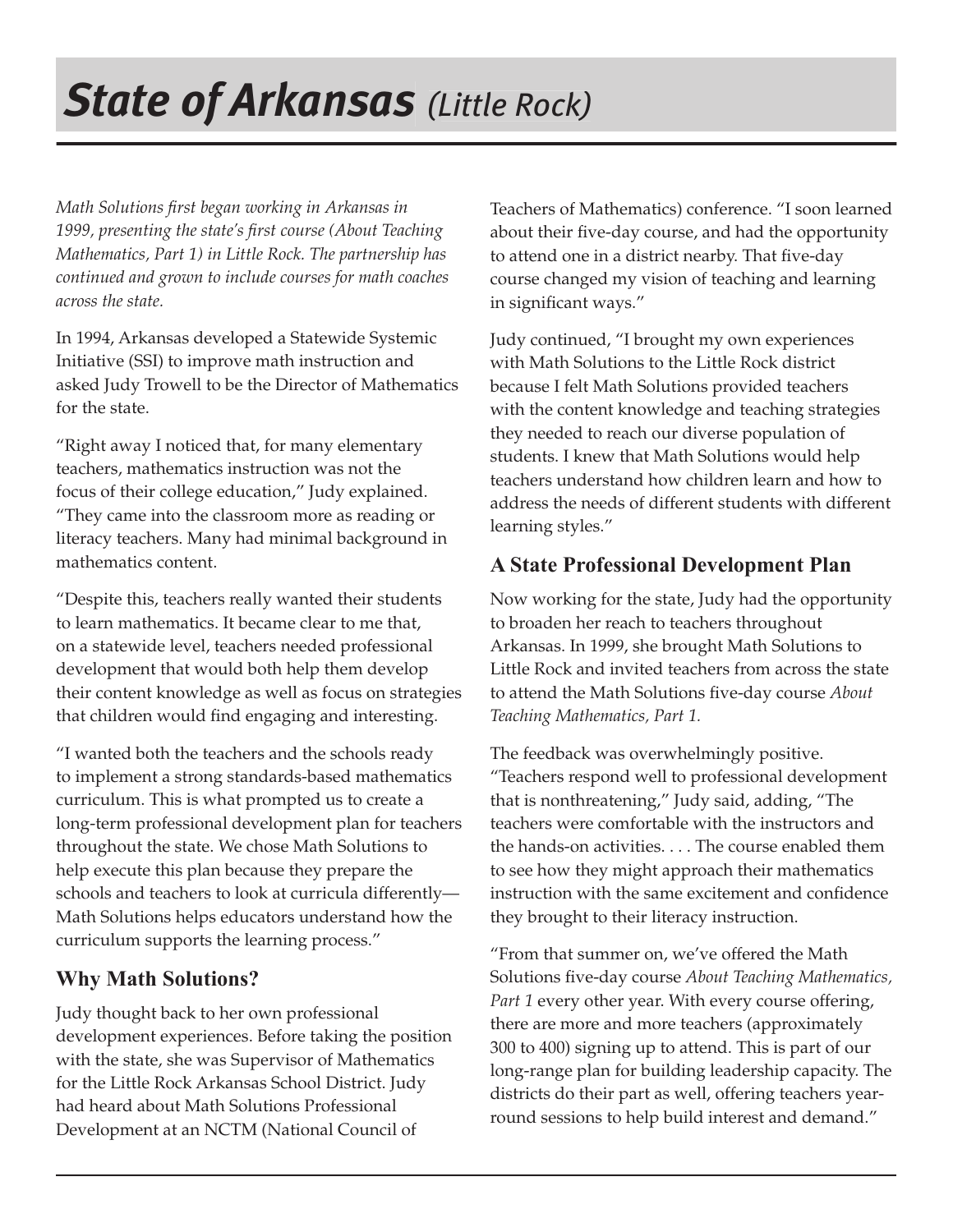#### **Building a Tiered Approach to Systematic Change**

Though the Statewide Systemic Initiative ended in 1999, Arkansas's focus on mathematics continued: the department of education secured a grant under which Judy, acting as Coordinator of Professional Development, would develop and direct a network of 26 statewide math specialists.

"Our state math specialists provide support and training for more than 200 school- and district-level teacher leaders and coaches, who in turn support teachers in their efforts to learn about and implement standards-based instruction," Judy explained. "In between the Math Solutions summer courses, the state math specialists are responsible for offering follow-up initiatives and classes. They take what Math Solutions has provided and continue to nurture their teachers throughout the year. This is how we are building a tiered structure for systemic improvement."

Math Solutions Educational Specialist Nickie Rizzo commented, "I don't know of any other state that has this tiered system in place. This is a different approach, and one that is working well for Arkansas. They are charting a new course for building capacity throughout the state."

 Sarah Hogg, Math Specialist for Sheridan School District and former math specialist for the state, explained, "When I attend a Math Solutions course, I pay close attention to what the facilitators are doing. They are good role models for me, and help me in my role as a leader. These sessions help me grow and learn the right questions to ask. I pull out the math activities and use them in my demonstration lessons.

"I rely a lot on Math Solutions courses to help me focus on specific areas where we need support-to fill in the missing pieces. For instance, I'll look at the test scores in a specific school or district and

determine that they need help with probability. Then I bring Math Solutions in to present an all-day session specifically tailored to that topic. I also bring in good resource materials that support teachers in implementing their curriculum. Math Solutions publications are great, because they are aligned with our same philosophies and approach to standardsbased instruction."

Judy added, "The specialists would be happy if every teacher in the entire state attended both Math Solutions five-day courses, *About Teaching Mathematics, [ATM], Parts 1* and *2."* 

Sarah agreed. "Math Solutions provides teachers with new ways to think and new strategies to use. Most important, they help us all better understand how these strategies will impact children. In these courses we experience the 'light bulb' effect ourselves and therefore have a better understanding of how students will respond."

"Since our partnership with Math Solutions began, I've noticed a real change in the way mathematics is taught," Judy said. "When I observe teachers in their classrooms, I see better ways of questioning students . . . real efforts to incorporate hands-on experiences in the classroom. Teachers tell me that, after taking the Math Solutions course, they encourage students to share their solutions and strategies—they place more value on that kind of sharing and learning."

#### **A Focus on Math Coaches**

"In the last couple of years, districts have hired math coaches in order to support teachers and help them meet the high demands of assessments," Judy said. "Right away, it became evident that we needed some kind of statewide perspective on what math coaching was all about. So this last summer, we worked with Math Solutions to develop our first five-day math coach course."